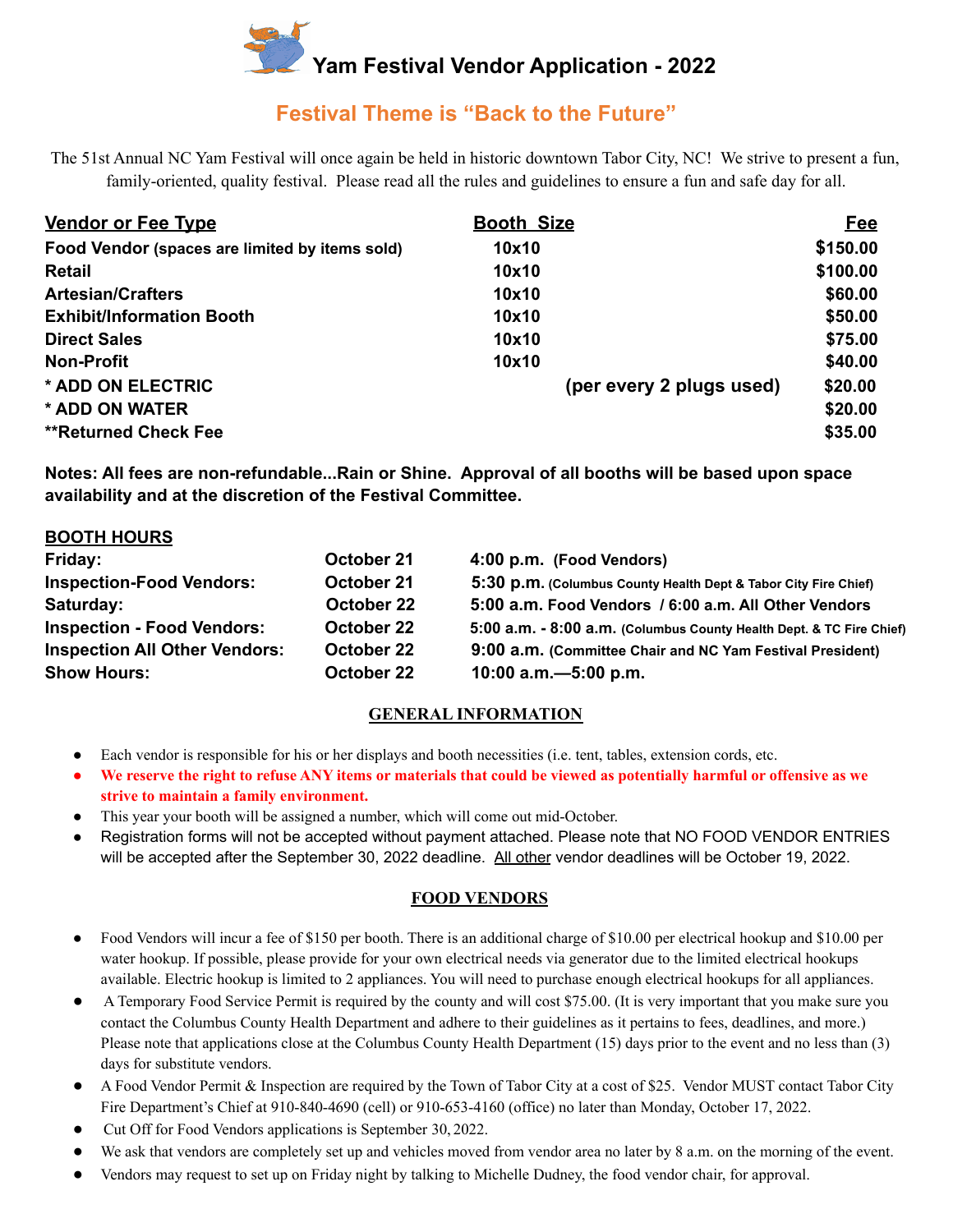## **RETAIL/NOVELTY**

- Vendors will incur a fee of \$100 per booth.
- Move in starts at 6 a.m. and vendors must be set up and ready for inspection by 9 a.m.

#### **ARTISAN/CRAFTERS**

- Vendors will incur a fee of \$60.00 per booth.
- To be classified in this group, items must be handcrafted by the vendor. Vendors MUST submit photo with their application.
- All merchandise must be listed with price information on application.
- Move in starts at 6am, and vendors must be ready set up and ready for inspection by 9am.

## **DIRECT SALES**

- Vendors will incur a fee of \$75.00 per booth.
- Booths may not be shared.
- Limited to one representative per Direct Sales Company.
- Vendors must submit Sales Company set up approval with application.
- Move in starts at 6am. Vendors must be set up and ready for inspection by 9am.

#### **EXHIBIT / INFORMATION BOOTH**

- Exhibit and Information booths are for vendors who wish to hand out information or set up a display. These booths incur a fee of \$50.00. Vendors may not sell anything from these booths.
- Please provide information on your display and items you are passing out on application.
- Move in starts at 6 a.m. Vendors must be set up and ready for inspection by 9 a.m.

#### **NON-PROFIT BOOTH**

- Non-Profit vendors will incur a fee of \$40 per booth.
- Bake sale items are permitted at these booths.
- You must submit proof that you are a non-profit entity (501c3, etc.). Necessary documentation of non-profit status MUST be provided with your application.
- If a non-profit vendor cooks on-site, they will be considered a food vendor and incur a fee of \$150 for a 10x10 **booth. Vendors must also contact the Environmental Health Specialist at the Columbus County Department of Health by calling 910-640-6617 regarding the temporary service food permit guidelines and rules as they pertain to non-profits.**

#### **SWEET POTATO BOOTH**

- These booths are limited sponsored booths that incur no charge for the vendor. As such the vendor MUST **adhere to the rules.**
- Vendors of these booths must sell sweet potato products only (i. e. baked goods, foods, crafts, candles).

# **Important Information:**

**Yam Festival Food Chair: Michelle Dudney, [mdudney@carolinainsurers.net](mailto:mdudney@carolinainsurers.net)**

**Yam Festival Craft & All Other Booths: Miranda Thompkins, 910-840-0567 (cell) [mirandathompkins@yahoo.com](mailto:mirandathompkins@yahoo.com) Yam Festival President: Joe Small, 910-640-7874 (cell) josephsmall0@yahoo.com**

**Yam Festival Manager: Cynthia Nelson, 910-377-3248 (office) 910-840-0292 (cell), ncyamfest@gmail.com**